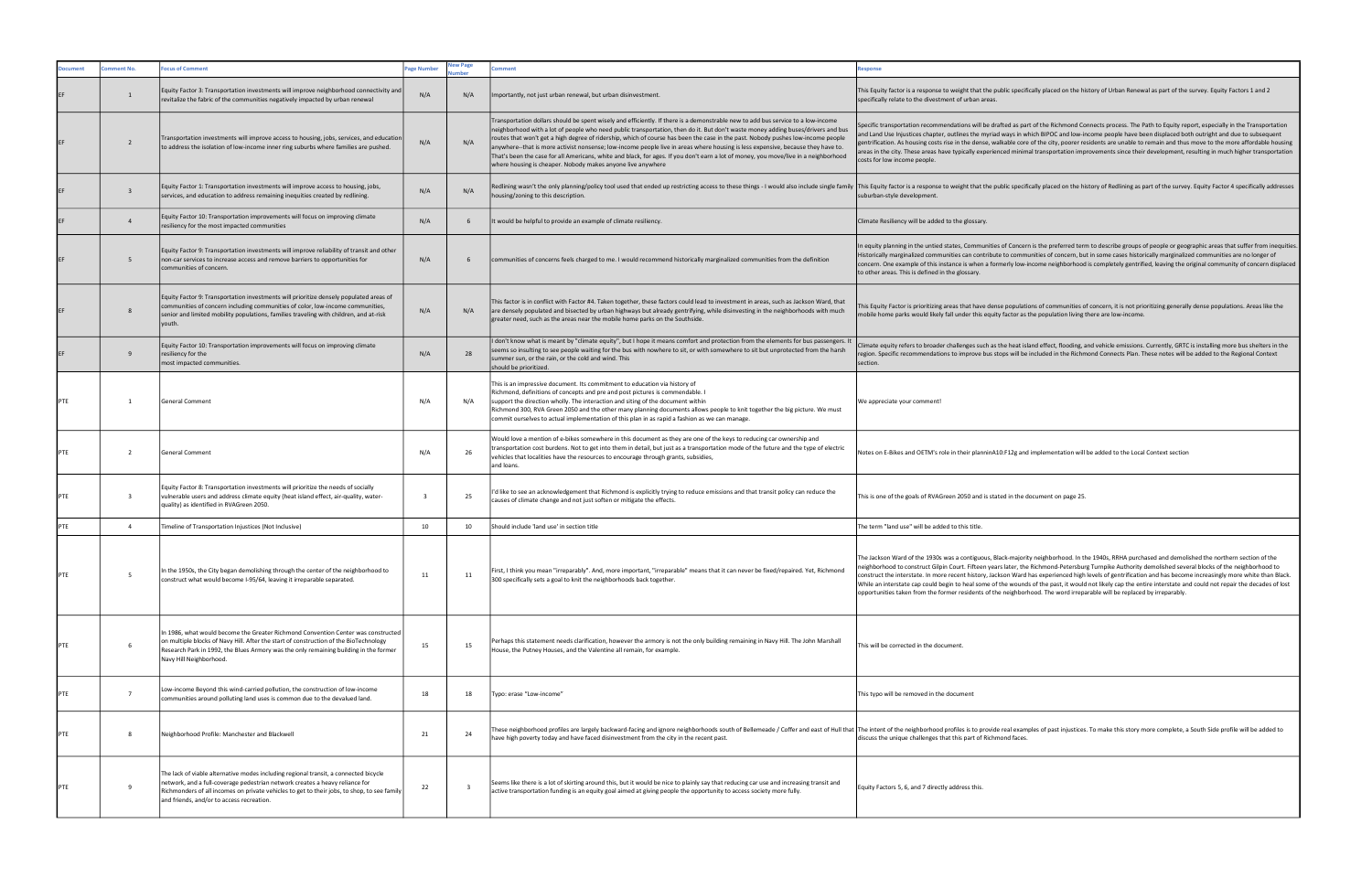| PTE | 10 | RRTPO is currently drafting Connect RVA 2045, the regional<br>Long Range Transportation Plan (LRTP).                                                                                              | 28  | 28                      | Should be "ConnectRVA 2045"                                                                                                                                                                                                                                                                                                                                                                                                                                                                                                                                                                                                                                                                                                                                                                                                                                                                                                                                                                                                                       | References to "Connect RVA 2045" will be changed to "ConnectRVA 2045"                                                                                                                                                                                                                                                                                                                                                                                                                                                                                |
|-----|----|---------------------------------------------------------------------------------------------------------------------------------------------------------------------------------------------------|-----|-------------------------|---------------------------------------------------------------------------------------------------------------------------------------------------------------------------------------------------------------------------------------------------------------------------------------------------------------------------------------------------------------------------------------------------------------------------------------------------------------------------------------------------------------------------------------------------------------------------------------------------------------------------------------------------------------------------------------------------------------------------------------------------------------------------------------------------------------------------------------------------------------------------------------------------------------------------------------------------------------------------------------------------------------------------------------------------|------------------------------------------------------------------------------------------------------------------------------------------------------------------------------------------------------------------------------------------------------------------------------------------------------------------------------------------------------------------------------------------------------------------------------------------------------------------------------------------------------------------------------------------------------|
| PTE | 11 | RRTPO is currently drafting Connect RVA 2045, the regional<br>Long Range Transportation Plan (LRTP).                                                                                              | 28  | 28                      | ConnectRVA is now complete and adopted as of 10/4/2021                                                                                                                                                                                                                                                                                                                                                                                                                                                                                                                                                                                                                                                                                                                                                                                                                                                                                                                                                                                            | References to ConnectRVA 2045 as a draft will be updated to reflect its adoption.                                                                                                                                                                                                                                                                                                                                                                                                                                                                    |
| PTE | 14 | General Comment: Survey                                                                                                                                                                           | 35  | 36                      | I find it very upsetting that the surveyed results are not indicative of the demographics of the city. It's especially concerning that<br>there is insufficient representation of marginalized populations and communities that are underserved and lack resources. It seems<br>that a project focused on equity would have been cognizant of surveying accurately. I did see the language that was added that<br>acknowledged an awareness of this inaccurate sampling, but didn't see any plans of action to ensure accurate representation moving<br>forward.                                                                                                                                                                                                                                                                                                                                                                                                                                                                                  | The survey's primary component, the injustice ranking, was broken out by race, in<br>analyzed by any demographic collected. In a two-month period, the survey collect<br>which ran for five months and received nearly 5,000 responses. Outlined in this sa<br>BIPOC communities, as well as the accommodations made for those without com<br>survey provided the basis for the Equity Factors, which were refined by BIPOC and<br>Equity is a foundational plan for Richmond Connects and is intended to ensure tha<br>operate in an equitable way. |
| PTE | 15 | Participant Race chart                                                                                                                                                                            | 35  | 36                      | This category is not labeled.                                                                                                                                                                                                                                                                                                                                                                                                                                                                                                                                                                                                                                                                                                                                                                                                                                                                                                                                                                                                                     | The legend will be adjusted in the document.                                                                                                                                                                                                                                                                                                                                                                                                                                                                                                         |
| PTE | 16 | Most common neighborhoods table                                                                                                                                                                   | 36  | 37                      | This is listed twice.                                                                                                                                                                                                                                                                                                                                                                                                                                                                                                                                                                                                                                                                                                                                                                                                                                                                                                                                                                                                                             | The second instance of the Museum District will be removed.                                                                                                                                                                                                                                                                                                                                                                                                                                                                                          |
| PTE | 17 | Objective 9.6 Implement parking strategies that effectively manage supply and demand<br>of parking, as identified in the Parking Study Report, and improve the physical<br>appearance of parking. | 42  | N/A                     | It's hard to see how we can simultaneously upgrade pedestrian and cyclist infrastructure and maintain enough on-street parking to<br>satisfy "demand". Rather, we need strategies to reduce the amount of infrastructure devoted to subsidized parking.                                                                                                                                                                                                                                                                                                                                                                                                                                                                                                                                                                                                                                                                                                                                                                                           | Richmond Connects will provide recommendations on bicycle and pedestrian infra<br>make Richmond more accommodating to all modes, not just the automobile.                                                                                                                                                                                                                                                                                                                                                                                            |
| PTE | 18 | Investment Needs Table: Richmond 300                                                                                                                                                              | 45  | 46                      | For Objectives: 4.4, 9.4, 10.1, 10.3, 14.4, 14.5-please mark Sustainability investment need category.                                                                                                                                                                                                                                                                                                                                                                                                                                                                                                                                                                                                                                                                                                                                                                                                                                                                                                                                             | hese changes will be applied to the Investment Needs Categories table.                                                                                                                                                                                                                                                                                                                                                                                                                                                                               |
| PTE | 19 | Investment Needs Table: Richmond 300                                                                                                                                                              | 49  | 50                      | Missing objectives 17.3 and 17.5-please add                                                                                                                                                                                                                                                                                                                                                                                                                                                                                                                                                                                                                                                                                                                                                                                                                                                                                                                                                                                                       | These objectives will be added to the Investment Needs Categories table.                                                                                                                                                                                                                                                                                                                                                                                                                                                                             |
| PTE | 20 | Investment Needs Table: RVAgreen 2050 -Buildings and Energy Pathway, Objective 3                                                                                                                  | 50  | 51                      | mark econ dev & technology                                                                                                                                                                                                                                                                                                                                                                                                                                                                                                                                                                                                                                                                                                                                                                                                                                                                                                                                                                                                                        | These changes will be applied to the Investment Needs Categories table.                                                                                                                                                                                                                                                                                                                                                                                                                                                                              |
| PTE | 21 | Investment Needs Table: RVAgreen 2050 -Buildings and Energy Pathway, Objective 4                                                                                                                  | 50  | 51                      | mark econ dev & technology                                                                                                                                                                                                                                                                                                                                                                                                                                                                                                                                                                                                                                                                                                                                                                                                                                                                                                                                                                                                                        | These changes will be applied to the Investment Needs Categories table.                                                                                                                                                                                                                                                                                                                                                                                                                                                                              |
| PTE | 22 | Investment Needs Table: RVAgreen 2050 -Buildings and Energy Pathway, Objective 2                                                                                                                  | 50  | 51                      | Mark econ development                                                                                                                                                                                                                                                                                                                                                                                                                                                                                                                                                                                                                                                                                                                                                                                                                                                                                                                                                                                                                             | These changes will be applied to the Investment Needs Categories table.                                                                                                                                                                                                                                                                                                                                                                                                                                                                              |
| PTE | 23 | Investment Needs Table: RVAgreen 2050 - Transportation and Mobility Pathway,<br>Objective 3                                                                                                       | 50  | 51                      | mark econ dev                                                                                                                                                                                                                                                                                                                                                                                                                                                                                                                                                                                                                                                                                                                                                                                                                                                                                                                                                                                                                                     | These changes will be applied to the Investment Needs Categories table.                                                                                                                                                                                                                                                                                                                                                                                                                                                                              |
| PTE | 24 | Investment Needs Table: RVAgreen 2050 - Transportation and Mobility Pathway,<br>Objective 1                                                                                                       | 50  | 51                      | I'm curious why bicycle and pedestrian infr. has not been checked for this line - Is the city not interested in helping city employees to<br>commute and move through the city on foot and by bike?                                                                                                                                                                                                                                                                                                                                                                                                                                                                                                                                                                                                                                                                                                                                                                                                                                               | These changes will be applied to the Investment Needs Categories table.                                                                                                                                                                                                                                                                                                                                                                                                                                                                              |
| PTE | 25 | Investment Needs Table: RVAgreen 2050 - Waste Reduction and Recovery Pathway,<br>Objective 2                                                                                                      | 51  | 52                      | mark technology                                                                                                                                                                                                                                                                                                                                                                                                                                                                                                                                                                                                                                                                                                                                                                                                                                                                                                                                                                                                                                   | These changes will be applied to the Investment Needs Categories table.                                                                                                                                                                                                                                                                                                                                                                                                                                                                              |
| PTE | 26 | Investment Needs Table: RVAgreen 2050 - Waste Reduction and Recovery Pathway,<br>Objective 3                                                                                                      | 51  | 52                      | mark econ dev                                                                                                                                                                                                                                                                                                                                                                                                                                                                                                                                                                                                                                                                                                                                                                                                                                                                                                                                                                                                                                     | These changes will be applied to the Investment Needs Categories table.                                                                                                                                                                                                                                                                                                                                                                                                                                                                              |
| PTE | 27 | Investment Needs Table: RVAgreen 2050 - Environment Pathway, Objective 1                                                                                                                          | 52  | 53                      | mark land use                                                                                                                                                                                                                                                                                                                                                                                                                                                                                                                                                                                                                                                                                                                                                                                                                                                                                                                                                                                                                                     | These changes will be applied to the Investment Needs Categories table.                                                                                                                                                                                                                                                                                                                                                                                                                                                                              |
| PTE | 28 | In 2019, Richmond had the third highest number of cars per household in the<br>United States with over a quarter of households in the city having more than<br>three vehicles.                    | 22  | 22                      | Thank you for the draft of this fascinating report. I'm not convinced about the success of Conveio, so I wanted to make<br>sure to converse with you about page 22. First, I know you didn't mean to say that in 2019, Richmond had the third<br>highest number of cars per household in the country. Maybe Metro Richmond. Maybe the three surrounding counties.<br>But not Richmond City. I am assuming the latest statistics are consistent with those that were true a decade ago: over<br>60% of Richmond city residents live in households with one or no car; and over 60% of the residents of the surrounding<br>three counties live in households with two or more cars. However, I am interested in where you got the data listing<br>(metro?) Richmond as the third highest in auto-per-household in the country, and also, if you know, where you or<br>Addison got the 20.8% of workers having access to transit figure. Important figures, and I assume accurate, but I'd love<br>to know the source. Thank you for this good work. | This comment is a correct assessment of the original statement. This sente                                                                                                                                                                                                                                                                                                                                                                                                                                                                           |
| PTE | 29 | <b>General Comment</b>                                                                                                                                                                            | N/A | N/A                     | You guys did a great job with the RVAgreen 2050 linkages! I added my comments on the Konveio document. Thank you!                                                                                                                                                                                                                                                                                                                                                                                                                                                                                                                                                                                                                                                                                                                                                                                                                                                                                                                                 | We appreciate your comment!                                                                                                                                                                                                                                                                                                                                                                                                                                                                                                                          |
| PTE | 30 | Equity Factor 1 and 8                                                                                                                                                                             | 3   | $\overline{\mathbf{3}}$ | Under Equity Factor 1, we recommend adding "public spaces" or "public parks" to the list of areas needing improved<br>access. And Equity Factor 8 refers to addressing "climate equity (heat island effect, air-quality, water-quality)"; we<br>suggest expanding this to "climate and environmental equity," since air quality and water quality are environmental<br>justice concerns beyond their relation to climate change.                                                                                                                                                                                                                                                                                                                                                                                                                                                                                                                                                                                                                  | The term "recreation" will be added to Equity Factor 1. The term "environ                                                                                                                                                                                                                                                                                                                                                                                                                                                                            |
| PTE | 31 | Glossary                                                                                                                                                                                          |     | 6                       | We suggest adding a definition of "resilience" or "climate resilience" to the Glossary of Terms since some community<br>members may not be familiar with this term and it can be interpreted in very different ways. The definition should<br>encompass both measures to adapt to climate change impacts and efforts to protect and enhance natural resiliency<br>features (such as wetlands, forests, and other greenspaces) that help to minimize these impacts.                                                                                                                                                                                                                                                                                                                                                                                                                                                                                                                                                                                | A definition of climate resiliency will be added to the glossary.                                                                                                                                                                                                                                                                                                                                                                                                                                                                                    |
| PTE | 32 | <b>Environmental Hazards</b>                                                                                                                                                                      | 30  | 31                      | Page 19 discusses federal environmental justice efforts and briefly mentions the Department of Environmental Quality's<br>role in administering Virginia's environmental justice program. We suggest also noting the passage of the Virginia<br>Environmental Justice Act in 2020, which established a Commonwealth policy to promote environmental justice and<br>applies to all state agencies.                                                                                                                                                                                                                                                                                                                                                                                                                                                                                                                                                                                                                                                 | A reference to this act will be added                                                                                                                                                                                                                                                                                                                                                                                                                                                                                                                |
| PTE | 33 | <b>Federal Context</b>                                                                                                                                                                            | 31  | 32                      | In the section on federal context starting on page 30, we suggest adding discussion of the recent passage of IIJA, which<br>will provide an enormous influx of federal funding for transportation, including record funding for public transit and<br>electric vehicle charging. A number of its programs also direct or prioritize funding to underserved and disadvantaged<br>communities. IIJA's investments will play a central role in transportation planning and funding over the next several years<br>and warrants mention as part of the current federal context.                                                                                                                                                                                                                                                                                                                                                                                                                                                                       | A section on the transportation bill will be added to the document.                                                                                                                                                                                                                                                                                                                                                                                                                                                                                  |

The survey's primary component, the injustice ranking, was broken out by race, income, and family status within this chapter. The survey results are able to be<br>analyzed by any demographic collected. In a two-month period, BIPOC communities, as well as the accommodations made for those without computers or smartphones and for Richmond's Spanish-language population. This<br>survey provided the basis for the Equity Factors, which were refined by and is intended to ensure that the much larger public outreach component of Richmond Connects will

bicycle and pedestrian infrastructure. That plan will take a multimodal approach and provide solutions that ot just the automobile.

| Categories table.   |
|---------------------|
| s Categories table. |
| Categories table.   |
| Categories table.   |
| Categories table.   |
| Categories table.   |
| Categories table.   |
| Categories table.   |
| Categories table.   |
|                     |

inal statement. This sentence will be edited to more accurately reflect the source.

tor 1. The term "environmental" will be added to Equity Factor 8.